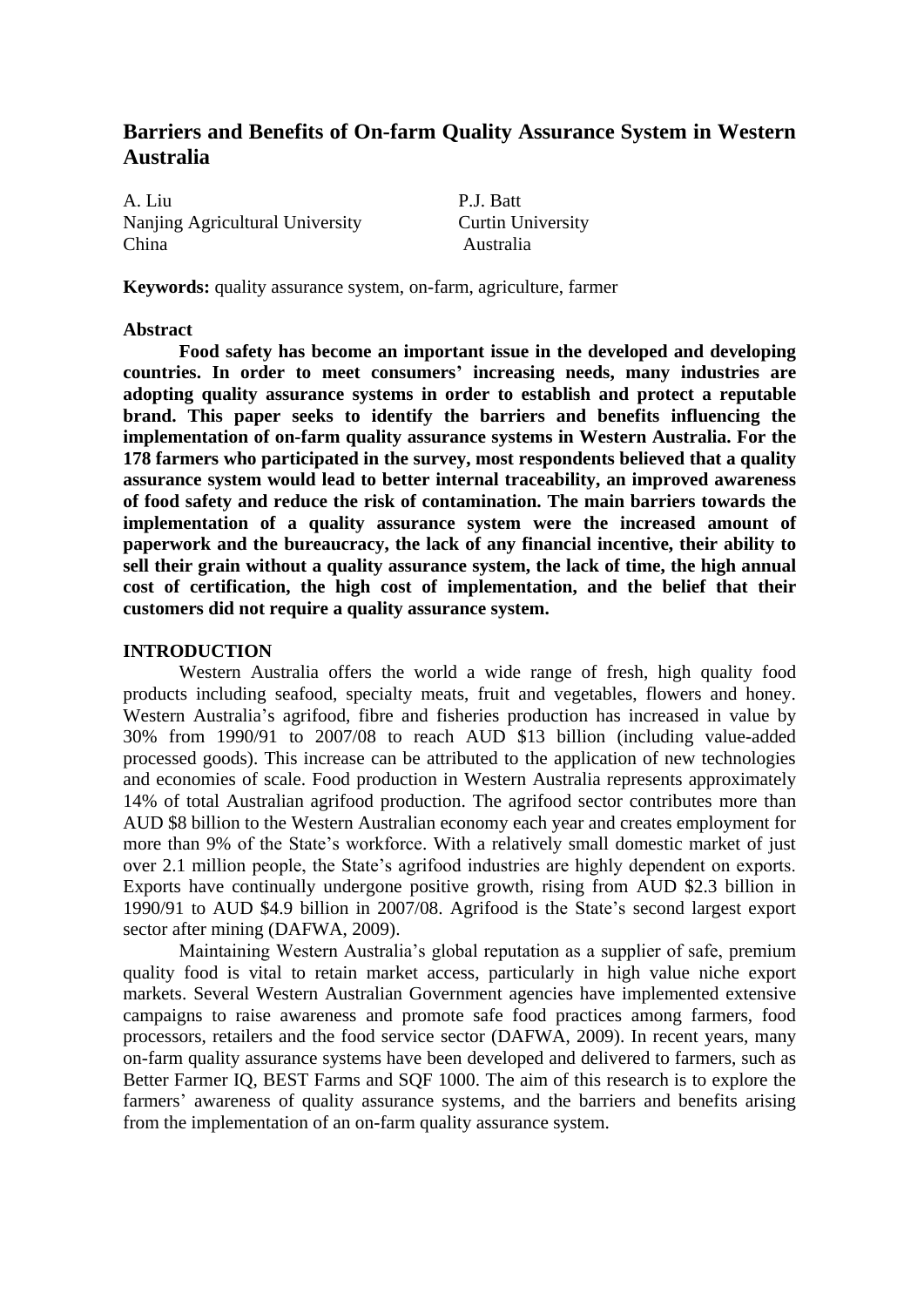#### **QUALITY ASSURANCE SYSTEMS**

## **Customer Drivers and Demands for Quality Assurance (QA) System**

Consumers in both the developing and developed countries demand high quality wholesome food products at reasonable prices. They also need to be protected from foodborne illness which may arise at any level of the supply chain (FAO, 2004). Consumers now consider quality to be the core measure of their total perception of the product or service delivered (Achilleas and Anastasios, 2008).

The emergence of the WTO has been instrumental in developing new approaches and requirements for the international trade in food. Import tariffs and quotas have been replaced by SPS barriers, which have provided new challenges and opportunities for all countries (Gregory and Orriss, 1999). Putting aside concerns about trade barriers, quality assurance systems have the potential to reduce many kinds of transaction costs by serving as the seller's guarantee of food safety and/or product quality, thereby increasing international competitiveness. Quality assurance systems can also improve operational efficiency by reducing product failure costs. Quality assurance systems directly affect a firm's costs, profits and market access, all of which may serve as an incentive for adopting a particular quality system. Some firms view quality assurance systems as a tool to improve operational efficiency because the systems both model and document the production process. These firms cite cost reduction as an important benefit they derive from certification. Other firms may seek quality assurance certification for the sole purpose of satisfying a customer's requirement (Holleran, Bredahl and Zaibet, 1999).

In the UK, incentives to adopt a quality assurance system were primarily related to crisis management and the restoration of consumer confidence following a number of high profile food safety scares. In Canada and Australia, the policy focus has been on risk management and the prevention of trade-threatening food safety issues (Hobbs, Fearne and Spriggs, 2002)

### **Definition of Quality Assurance System**

The AS/NZS ISO 9000:2000 defines quality as the degree to which a set of inherent characteristics (physical, sensory, behavioural, temporal, ergonomic and functional) fulfil requirements, needs or expectations that were stated, generally implied or obligatory (Standards Australia/Standards New Zealand, 2000). The concept of food quality is determined by the sensory attributes, chemical composition, physical properties, and level of microbiological and toxicological contaminants, shelf-life, packaging and labelling. The consumer is the key in defining quality because they not only demand a high level of food safety, but also have concerns about environmental sustainability, the use of natural resources and the protection of farmers' and animal welfare (Achilleas and Anastasios, 2008). Environmental and welfare values, often described as credence or intrinsic quality values, are becoming increasingly aligned with a greater suspicion of industrial food processes and the desire to support sustainable farming practices. Consumers are becoming more interested in the non-price attributes of food and increasingly aware of such issues as conservation, water pollution, salinity and soil degradation (Batt, Noonan and Kenyon, 2006).

Quality assurance can be defined as controlling the process of production to produce a product free of defects (Green, 1993). Instead of relying on inspection to assure product quality, inspection is focused on providing feedback so the process can be refined and improved, thereby improving product quality. Quality assurance is a management system which controls each stage of food production from procurement of raw materials,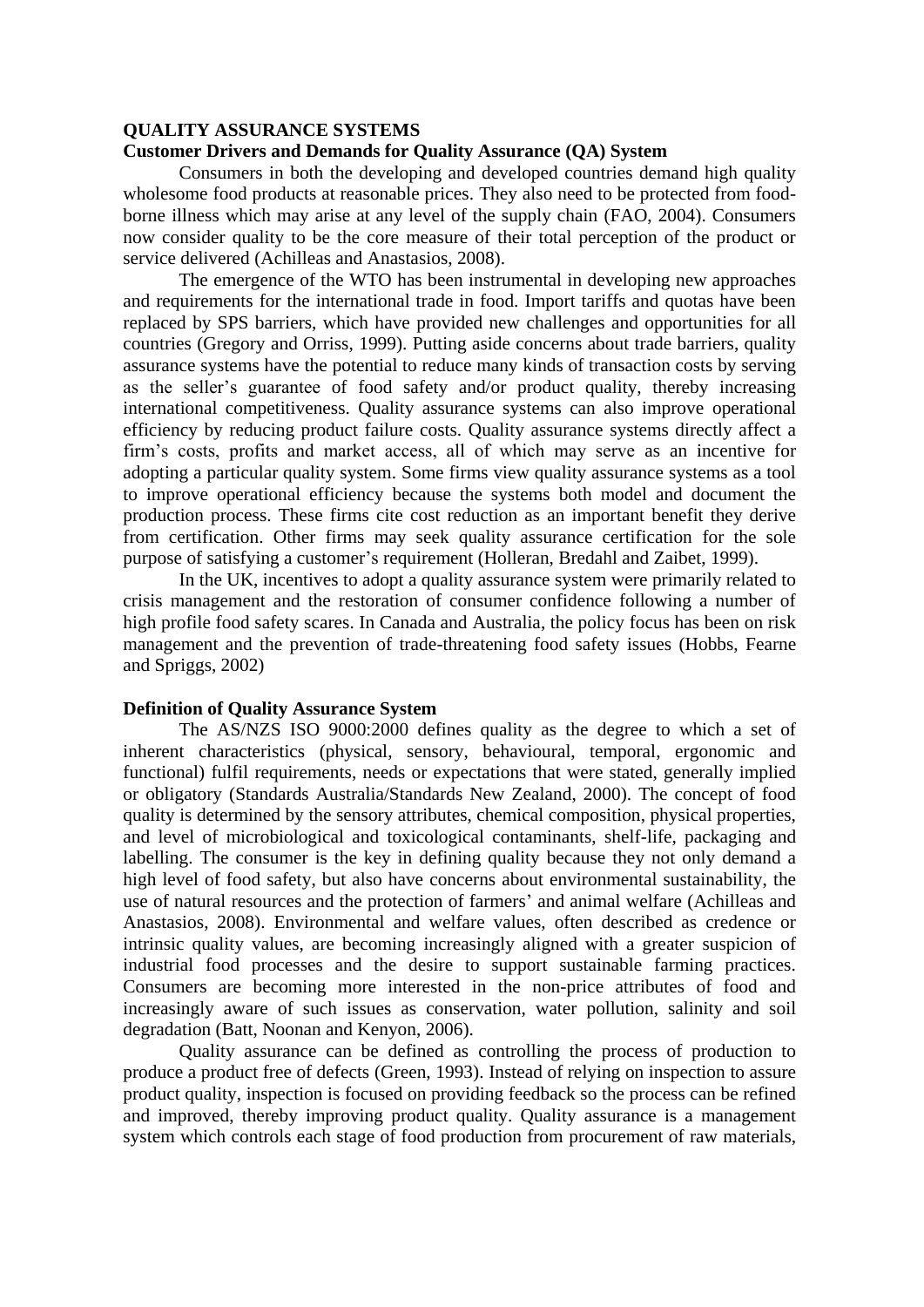harvesting, processing and final consumption (Fellows, Axtell and Dillon, 1995). According to the European Organization for Quality Control (cited by Lásztity and Salgó, 2002), quality assurance is a system of activities whose purpose is to provide evidence that the quality control task has been done effectively. Another definition, which is more clear for the consumer, is that quality assurance includes all those planned and systematic actions necessary to provide adequate confidence that a product or service will satisfy given requirements (Lásztity and Salgó, 2002). Quality assurance includes a series of systematic actions that are strongly connected with standards and quality control methods, including breeding, growing, prestorage manipulation, storage, transport and, in a wider sense, the processing and distribution of food products.

#### **Benefits of Adopting a Quality Assurance System**

As farmers are economically rational, they work on their farm not only to meet their anticipated household needs, but also to achieve greater economic benefits. If quality assurance systems are to be accepted by farmers, there must be a tangible benefit.

Quality assurance systems help to improve food safety and reduce risks. There are many different types of contaminants that can affect the quality of grains and their end products. Contaminants can be bacterial, chemical or physical. An example of bacterial contamination could be salmonella from rodent droppings in the grain. Chemical contamination is one of the more serious issues today as many countries, including Japan, have imposed limits on the levels of contamination that are allowable in their grain imports. Physical contamination comes from finding foreign material in the grain such as weed seeds, metal and other types of grain (Robey and Brouwer, 1998).

Producing grains that are free from or contain minimal amounts of contaminants is very important to the Australia food industry. Small amounts of contaminated grain in a large amount of delivered grain may not be seen as harmful, but in the long run, this can have a significant detrimental impact on grower payments and the reputation of the WA industry (CBH, 2004). Quality assurance systems have been adopted to avoid food borne illness, injury and spoilage, and to reduce the risk of contamination (Orriss, 1999).

Quality assurance systems will reduce the cost overall. As farms increase in size, the cost of implementation and managing a quality assurance system decreases. Thus, producers operating larger farms are more likely to profit from adopting the quality assurance system. With a quality assurance system in place, prevention costs and appraisal costs may rise, but failure costs will be greatly reduced. As total costs on the farm are reduced, profitability should increase (Robey and Brouwer, 2000). Karaka, Alexander and Maier (2007) show that under a quality assurance system, reduced cost may come in the form of fewer penalties due to the production of better quality grain. In WA, quality assured farmers receive a premium of AUD \$0.50 per tonne. However, from 2010/11, those farmers who are not quality assured will pay a penalty of AUD \$2.50 per tonne to have their grain tested for chemical residues.

Quality assurance systems will also improve relationships with suppliers and customers and greatly facilitate market access. Relationships built around trust, confidence and reliability provide more confidence in the supply chain, which leads to increased sales and market share. Having a quality assurance system in place may also open up new markets that demand process verification and traceability protocols (Karaca, Alexander and Maier, 2007). A quality assurance system can also be used as a marketing tool that protects companies in an environment of distrust and as a differentiating strategy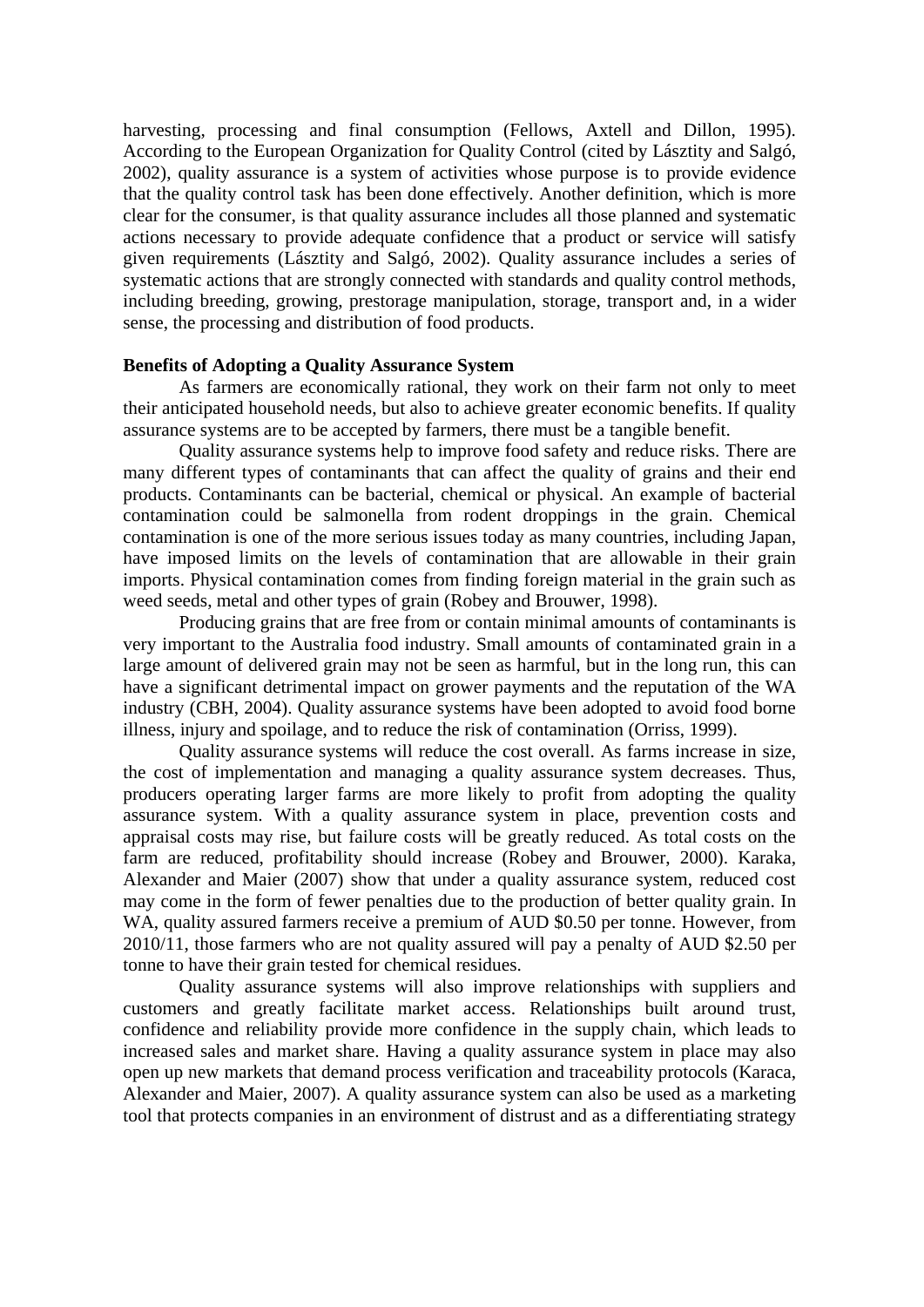that adds value to their products and justifies higher prices for their products in the market (Achilleas and Anastasios, 2008).

#### **Barriers of Adopting a Quality Assurance System**

To adopt a quality assurance system, small enterprises need to know that performance improvements are guaranteed, as they are seldom willing to invest in systems that promise only potential returns (Karipidis et al., 2009).

In small and medium sized enterprises, the lack of human resources impacts upon management practices, as time constraints and the high costs of training impinge upon the normal operation of the business (Van der Spiegel, Luning and Jongen, 2003).

The large amounts of extra paperwork have also been found to be a discouraging factor. Quality assurance programs are often very formal and inflexible and there is much specialized knowledge that accompanies each individual enterprise. Business managers may not know what documents are required and how the data is to be recorded. If a small business does not have a quality manager, they may need to hire an external consultant at considerable cost (Karipidis et al., 2009).

Lack of time is also related to the amount of new information that a farmer has to learn to adopt a quality assurance system. Depending on the system, farmers may have to learn new ways of doing things. This may include learning about new cropping systems, new inputs and revising existing cropping practices (Vancaly, 1992).

One of the barriers to the more widespread adoption of quality assurance systems is that they are not required by all customers. Food that is quality assured is often more expensive than food which is not and factors like socio-demographic characteristics, perceived quality and risks, can affect whether the customer is willing to pay a premium. An awareness of animal welfare and health risks associated with the use of pesticides rise as consumers' disposable income increases. If some customers do not require food that meets certain prescribed standards, farmers see no point in quality assuring their produce (Achilleas and Anastasios, 2008).

#### **METHODOLOGY**

A questionnaire was developed after a comprehensive literature review and discussion with industry experts. The first part of the questionnaire included a number of warm-up questions about the location of the farm, the size of the farm, the amount of land that was cropped, the farming system, the area of each crop cultivated (hectares) and the average yields for each crop (t/ha). At the end of this section, respondents were asked to answer different parts of the questionnaire contingent upon the level of quality assurance their farming enterprise had achieved.

In Part Two, respondents who had a quality assurance system were asked to indicate the extent to which they believed that an on-farm quality assurance system had impacted on their farm business. Respondents were asked what assurance system they had, how many years they had been working under this system, and why they preferred to operate under this system. In Part Three, respondents were who were in the process of implementing a quality assurance system on-farm were asked about the perceived benefits of having a quality assurance system, which system they were planning to implement and why. In Part Four, respondents who had no intention of implementing a quality assurance system or who had once had an on-farm quality assurance system but had since abandoned it, were asked to indicate why they had chosen not to implement or to abandon an existing quality assurance system.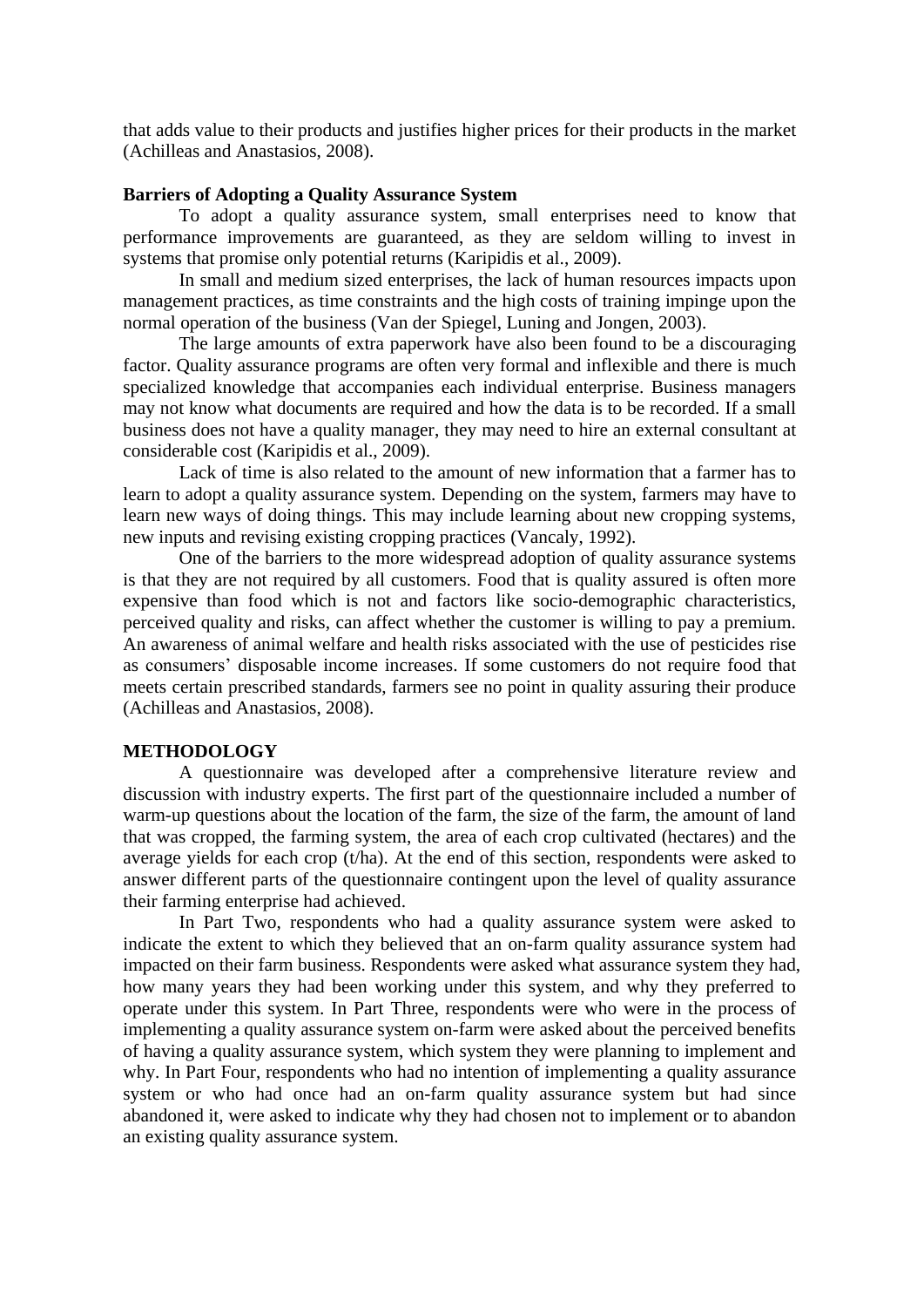In Part Five, all respondents were asked to indicate who they believed were the most important drivers for quality assurance on-farm. Respondents were then asked to indicate the extent to which they were supportive of on-farm quality assurance systems. Part Six sought to obtain some demographic information.

The questionnaire was pre-tested and then despatched to potential respondents by under graduate students, either by personal invitation or by mail. In order to improve the response rate, follow-up calls were also made to remind potential respondents. A total of 700 questionnaires were sent out during March-April, 2009.

The data preparation process included questionnaire checking, editing, coding, transcribing, adjusting the data and selecting a data analysis strategy. Coding the unstructured questions meant assigning each of the respondent's comments with a numerical code. This allowed for these questions to be statistically analysed.

The data was loaded in SPSS 17.0 for analysis.

#### **RESULTS Respondents**

Due to many constraints, only 178 farmers responded to the survey instrument, a response rate of 25%. Not unexpectedly, the majority of the respondents were male (91%). The largest age group were respondents aged 45-54 years (38%), followed by respondents aged 35-44 years (23%), and respondents aged 55-64 years (18%). Respondents' farms were located in 47 different shires across the WA wheat belt. The survey results suggested that the average farm size was 4,060 ha. However, as the standard deviation was greater than the mean, this suggested that the sample size was too small to provide an accurate estimate of the mean.

The survey results indicated that most respondents had been farming for an average of 26 years, with almost 60% of the respondents indicating that they were likely to continue farming beyond the next decade. The majority of respondents (78%) had completed at least 5 years of secondary school (Year 12). Some 30% had attended university, with 22% having completed an undergraduate degree and 8% having completed a post-graduate degree. Some 37% of the respondents had some formal training in agriculture.

#### **Quality Assurance**

Among the 178 farmers surveyed, one half had a quality assurance system in place. A smaller number of the respondents (10%) were in a process of introducing a quality assurance system. However, some 40% of the respondents did not have a quality assurance system in place.

The general consensus among grain farmers was that bulk handlers were the most influential actor encouraging them to implement a quality assurance system on-farm (5.09). Other actors in terms of importance were food processors (4.59), exporters (4.34), customers (4.06), retailers (3.99) and government (3.50), while other producers (2.46) and suppliers (2.13) were less influential.

The majority of respondents (87%) indicated that they had not had any grain rejected last season. For those that had grain rejected, the main reasons for rejection were stones and soil (38%), sticks (13%) and live insects (13%). The quantity of grain rejected ranged from 8 t to 700 t. It was of interest to find that the presence or absence of a quality assurance system had no impact on the amount of grain rejected: some 11.6% of those respondents who had a quality assurance system, some 12.5% of those respondents who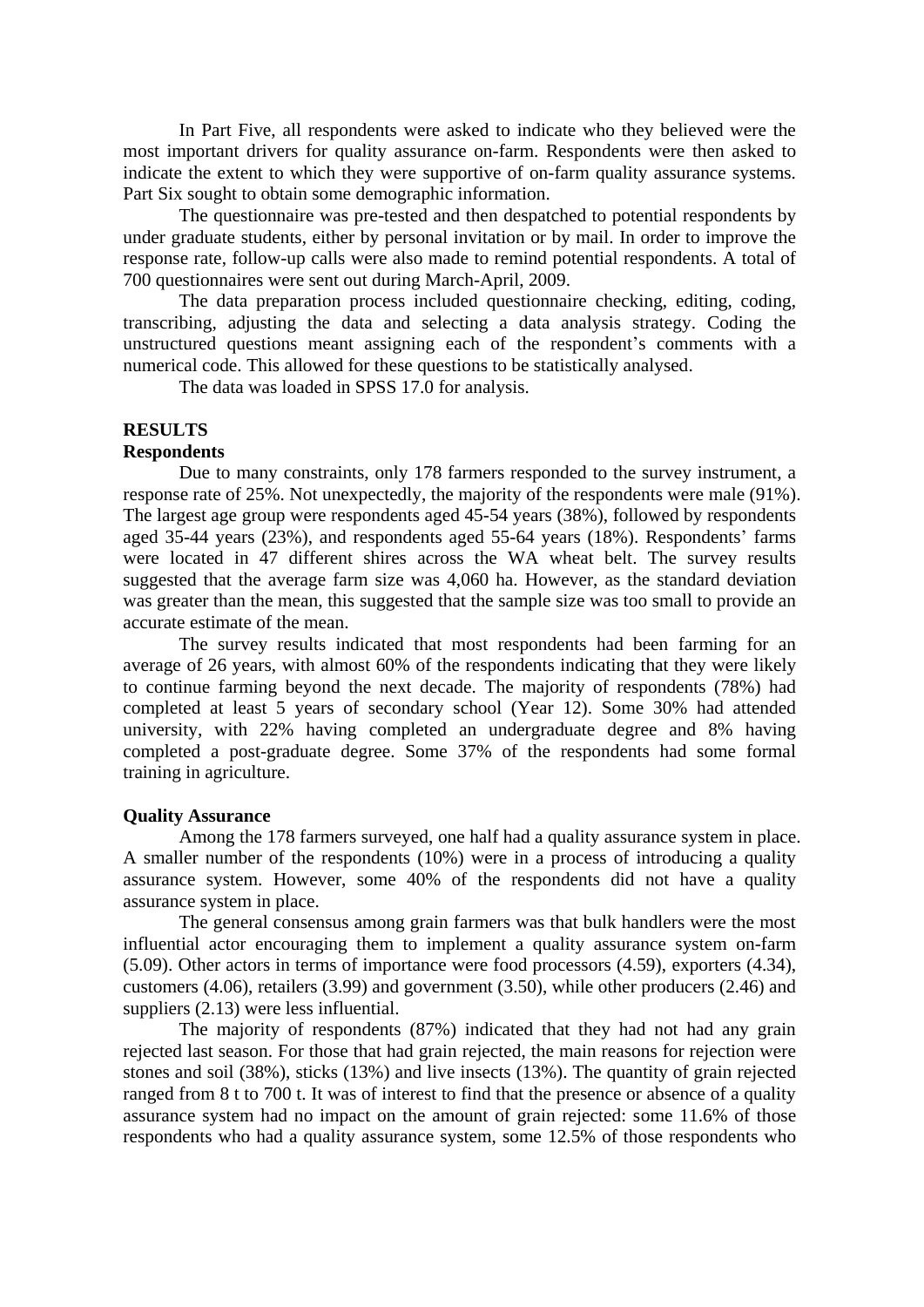were in the process of implementing a quality assurance system, and 14.9% of those who did not have a quality assurance system on-farm, had some grain rejected last season.

#### **Benefits of Adopting a Quality Assurance System**

For those respondents who already had a quality assurance system in place or were currently in the process of introducing a system, most believed that the quality assurance system would provide better farm records (4.49). The adoption of quality assurance was perceived to lead to better internal traceability (4.25), an improved awareness of food safety (4.13) and to reduce the risk of contamination (4.00). There was a moderate belief that a quality assurance system would improve access to information about industry risks (3.57), that customers needs would be better met (3.48), improved occupational health and safety (3.42), enhanced competitiveness in the market (3.41), improved relationships with customers (3.35), an ability to run the farm better (3.16), to have better control of the farm production system (3.05), and improved relationships with suppliers (3.05)(Table 1). However, some 65% of the respondents, who had a quality assurance system or were in a process of implementing a quality assurance system, highlighted that there were few additional benefits.

#### **Barriers to Adopting a Quality Assurance System**

For those respondents who did not have an on-farm quality assurance system in place, the most frequently cited reason for not introducing a quality assurance system was the absence of any financial benefits (41%). The large amount of paper work (22%), time constraints (15%), customers did not need it (13%), the small size of the business (12%), too much bureaucracy (10%), and the high cost (10%) were additional reasons given why grain farmers chose not to introduce a formal quality assurance system.

In responding to a number of fixed response statements, those respondents who did not have a quality assurance system on their farm rated the increased amount of paperwork and the bureaucracy as the major impediments (5.22)(Table 2). The second most important reason why respondents had chosen not to adopt a quality assurance system was the lack of financial incentives (4.91). Other reasons given were that they could sell all their grain now without a quality assurance system (4.69), the lack of time (4.51), the high annual cost of certification (4.49), the high cost of implementation (4.18), and their customers did not require a quality assurance system (4.07).

Only two respondents said that they had abandoned a quality assurance system. Their reasons were that quality assurance was common sense; it made no difference to product quality and there were no market incentives to adopt a quality assurance system.

#### **Differences between Farmers**

A significant difference was found between the farm size and quality assurance system status on-farm. The average farm size for respondents who had a quality assurance system was 5,031 ha, whereas the average farm size for respondents who were in the process of implementing a quality assurance system was 3.472 ha. The average farm size for those farmers who did not have a quality assurance system was 2,997 ha.

There was also a significant difference between quality assured status and the farmers' awareness of food safety risks. Some 94% of those respondents who had an onfarm quality assurance system had regularly heard about food safety risks, while 75% of respondents who did not have a quality assurance system had heard very little about food safety risks. Not unexpectedly, those respondents who had a quality assurance system in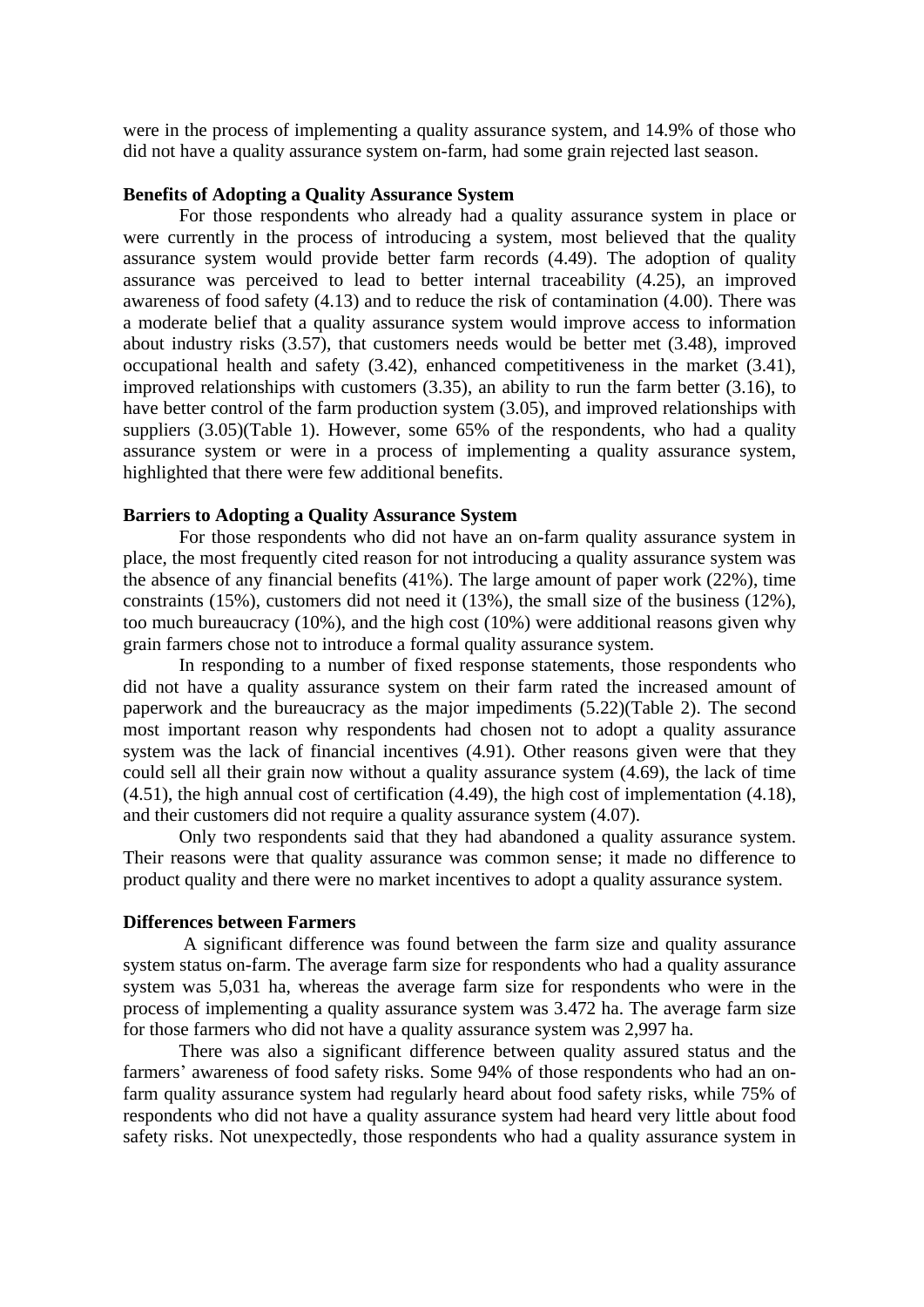place were more supportive of the need to introduce an industry-wide quality assurance system. Conversely, those farmers who had not implemented a quality assurance system were more likely to oppose or reject the introduction of a generic on-farm quality assurance system.

## **DISCUSSION AND CONCLUSION**

As Orriss (1999), Achilleas and Anastasios (2008), Karaca, Alexander and Mair (2007) suggested, WA grain farmers believed that an on-farm quality assurance system would provide better farm records, lead to better internal traceability, an improved awareness of food safety and reduce the risk of contamination. However, few farmers believe that a quality assurance system will lead to lower costs or improved returns.

As the has literature suggested, the lack of any financial incentive, the increased amount of paper work and the added bureaucracy were the major barriers to the adoption of a quality assurance system. Farmers had abandoned an on-farm quality assurance system because they thought that it made no difference to quality and there were no market signals to the contrary.

#### **Literature cited:**

- Achilleas, K and Anastasions, S. 2008. Marketing aspects of quality assurance systems, British Food Journal.110: 829-839.
- Australian Oilseeds Federation. 2004. Quality Assurance (QA) in Oilseeds. Fast facts Quality Assurance, 1-4.

 http://www.australianoilseeds.com/data/assets/pdf\_file/0019/946/FastFacts4-Quality Assurance.pdf

- Batt, P.J., Noonan, J.D. and Kenyon, P. 2006. Global trends analysis of food safety and quality systems for the Australian food industry. DAFF. Canberra.
- CBH. 2004. Better QA for CBH growers.<http://www.cbh.com.au/> index.html.
- DAFWA. 2009. Western Australia's Agrifood, Fibre & Fisheries Industries 09.
- FAO. Food engineering, quality and competitiveness in small food industry systems with emphasis on Latin America and the Caribbean. FAO Agricultural Services Bulletin 156. [http://www.](http://www/) cababstractsplus.org/ab stracts/Abstract.aspx?AcNo=20053092776
- Fellows, P., Axtell, B. and Dillon, M. 1995. Quality assurance for small-scale rural food industries. FAO Agricultural Services Bulletin No.117.

http://www.fao.org/docrep/V5380E/V5380E04.htm#Glossary.

- Green, A.1993. Applying quality assurance principles to good control. Food Control 4:2-6
- Henzell, T. 2007. Australian agriculture: Its history and challenges, CSIRO publishing, Australia
- Hobbs, J.E., Fearne, A. and Spriggs, J. 2002. Incentive structures for food safety and quality assurance: an international comparison. Food Control 13:77-81.
- Holleran, E., Bredahl, M.E. and Zaibet, L. 1999. Private incentives for adopting food safety and quality assurance. Food Policy 39:669-683.
- Karaca, U. Alexander, C. and Maier, D. 2007. Does on-farm quality assurance pays? A cost benefits analysis of the Grainsafe system. Journal of Agricultural and Applied Economics 39:541-556.
- Karipidis, P., Athnassiadis, K., Aggelopoulos, S. and Giompliakis, E. 2009. Factors affecting the adoption of quality assurance systems in small food enterprises. Food Control 20: 93-98.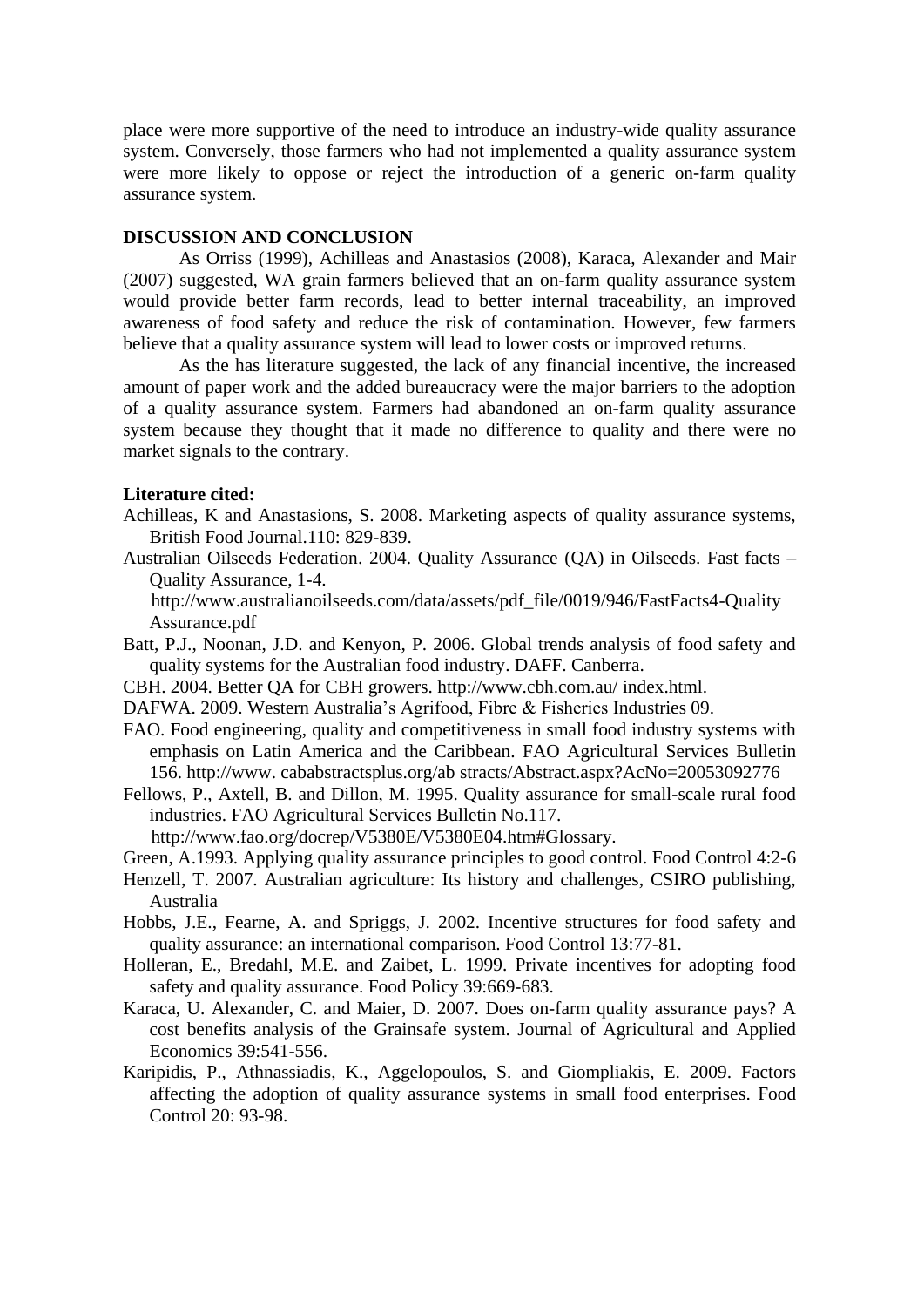- Küepper, G. and Batt, P.J. 2009. Enhancing the international competitiveness of the Western Australia food and beverage industry through facilitating the adoption of quality assurance (QA) programs. Proceedings IAMA World Congress. Budapest. [http://www.ifama.org/library.asp?collection=2009\\_budapest&volume=symposium/10](http://www.ifama.org/library.asp?collection=2009_budapest&volume=symposium/1021_paper.pdf) [21\\_paper.pdf](http://www.ifama.org/library.asp?collection=2009_budapest&volume=symposium/1021_paper.pdf)
- Lásztity, R. and Salgó, A. 2002. Quality assurance of cereals past, present, future. Periodica Polytechnica - Chemical Engineering 46: 5-13.
- Orriss, G.D. 1999. Equivalence of food quality assurance systems. Food Control 10: 255- 260.
- Robey, D.P. and Brouwer, J.B. 2000. Increased market share for Australian pulses: A quality assurance strategy.

http://www. csu.edu.au /special/ agronomy/papers/264/264.html

Standards Australia/Standards New Zealand. 2000. Quality management systems. Fundamentals and vocabulary.

http:// www. leader products .com.au/10\_Accreditation/images/ISO\_9000.pdf

- Van der Spiegel, M., Luning, P.A., Ziggers, G.W. and Jongen, W.M.F. 2003. Towards a conceptual model to measure effectiveness of food quality systems. Trend in Food Science and Technology 14: 423-431.
- Vanclay, F. 1992, Barriers to adoption: a general overview of the issues. Rural Society 2: 47-53.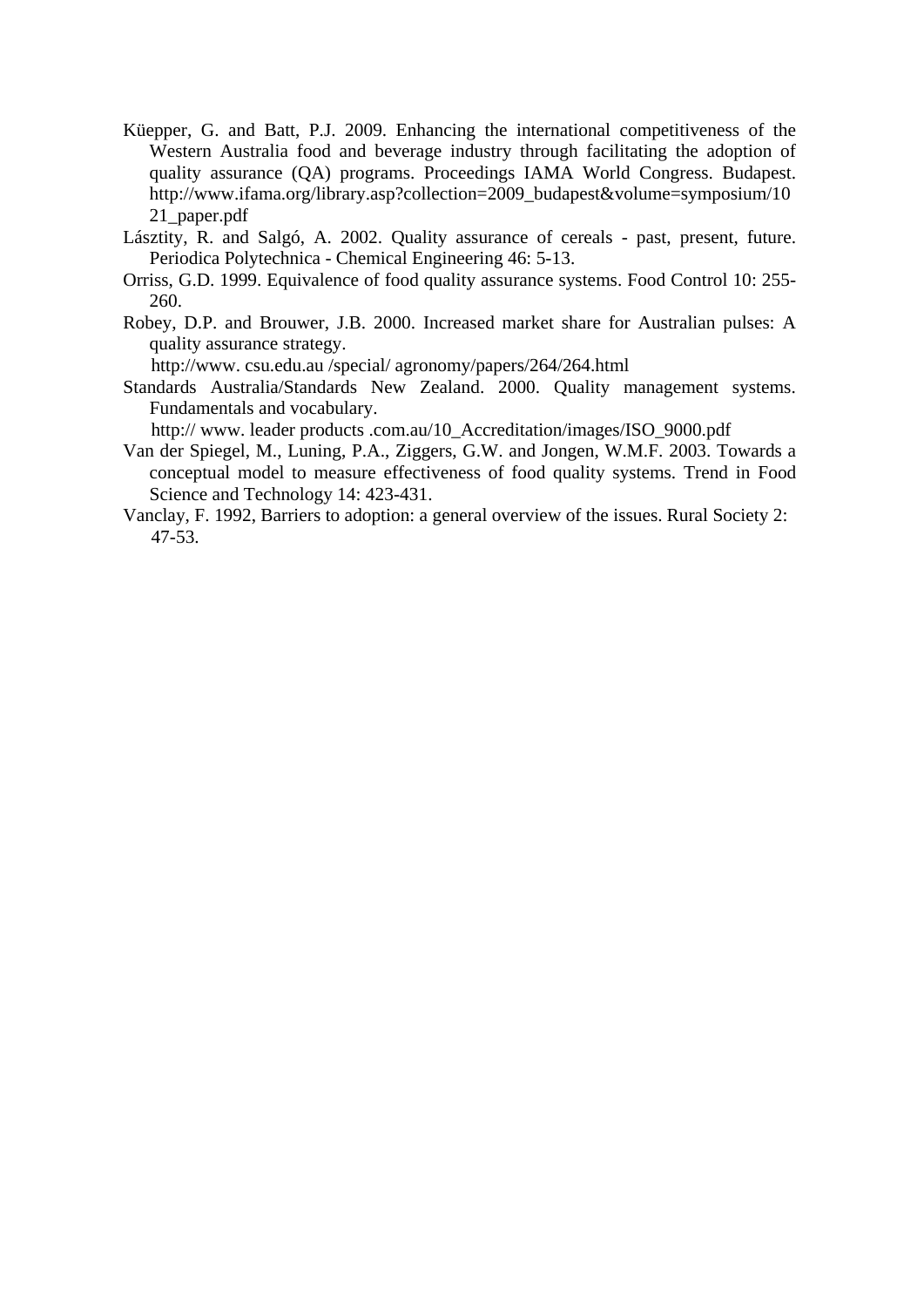| Factors                                           |      | Standard  |
|---------------------------------------------------|------|-----------|
|                                                   | Mean | Deviation |
| Provide better farm records                       | 4.49 | 1.37      |
| Provide better internal traceability              | 4.25 | 1.33      |
| Improve awareness of food safety                  | 4.13 | 1.53      |
| Reduce risk of contamination                      | 4.00 | 1.53      |
| Improve access to information on industry risks   | 3.57 | 1.41      |
| Allow me to better meet customers needs           | 3.56 | 1.47      |
| Improve my on-farm environmental credentials      | 3.48 | 1.59      |
| Improved occupational health and safety on-farm   | 3.42 | 1.47      |
| Enhanced competitiveness in export markets        | 3.41 | 1.49      |
| Improved relationships with customers             | 3.35 | 1.42      |
| Enabled me to run my farm better                  | 3.16 | 1.40      |
| Given me better control over my production system | 3.05 | 1.36      |
| Improved relationships with suppliers             | 3.05 | 1.48      |
| Improve market access                             | 2.95 | 1.48      |
| Led to fewer crop establishment mistakes          | 2.95 | 1.59      |
| Improve returns                                   | 2.39 | 1.34      |
| Reduce cost                                       | 2.07 | 1.20      |

# **Table 1: Benefits for Farmers to Have a Quality Assurance System**

Where 1 is "not at all important" and 6 is "very important"